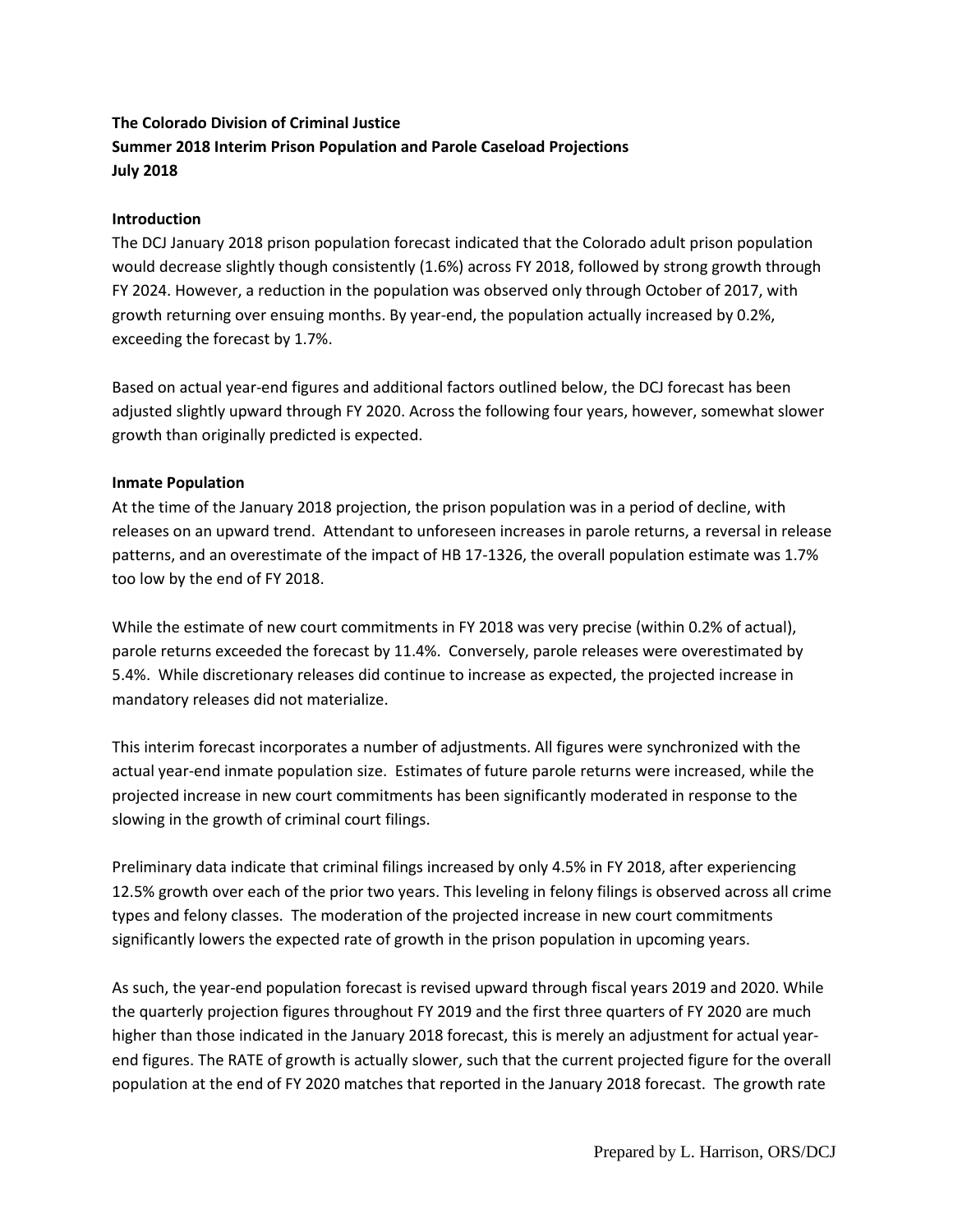remains moderated throughout the projection horizon. The prison population is expected to reach 25,365 by the end of FY 2024, 8.7% lower than the figure predicted in January 2018.

### **Female prison population**

While the DCJ January 2018 forecast of the female prison population had a very low degree of error (-0.7%), this interim forecast significantly decreases the projected number of women in prison.

As stated above, the growth in criminal court filings has slowed. However, while the growth in filings that involve women has also slowed, it remains stronger than for overall population. Additionally, women comprise an increasing proportion of filings, increasing to an estimated 24.4% in FY 2018. This compares to 23.8% in FY 2017 and 23.4% in the prior 2 years. These trends have and will continue to exert more upward pressure on the female inmate population. Therefore the rate of growth incorporated in the female inmate population forecast remains somewhat higher than that expected for men.

## **Parole Caseload**

At the time of the January 2018 forecast, the domestic parole caseload was expected to increase 4.6% by the end of FY 2018. However, the caseload actually increased 5.9%. In response to the actual yearend caseload figure and to expected adjustments in the size of the inmate population and parole releases, the caseload estimate has been revised upward. However, as in the case of the prison population forecast, the rate of growth between fiscal years 2020 and 2024 has been significantly reduced.

A slight reduction in the caseload is expected in FY 2019 due to the shorter parole periods introduced by SB 13-250. Drug offenders sentenced under this legislation have much shorter parole periods than those sentenced prior to 2013. These individuals will be beginning to discharge their parole sentences in late FY 2018, exerting downward pressure on the size of the caseload in the following years.

#### **Summary**

This interim forecast indicates the overall prison population will grow 4.9% by the end of the current year, from the actual population of 20,136 as of the end of FY 2018 to 21,122 by June 2019. By the end of FY 2024, the population is expected to reach 25,374, a 26.0% increase.

The number of men in prison is expected to increase 4.9% by the end of FY 2019, reaching 19,010 male inmates. By the end of FY 2024, this number is expected to increase to 22,809, a 25.8% increase. The number of women in prison is expected to reach 2,112 by year-end. By the end of FY 2024, this figure is expected to increase to 2,566, a 27.6% increase.

However, the domestic parole caseload is expected to decline 2.8% during the current year, to a caseload of 8,509. Growth is expected during each of the ensuing years, such that the caseload is expected to increase 20.3% reaching 9,972 parolees.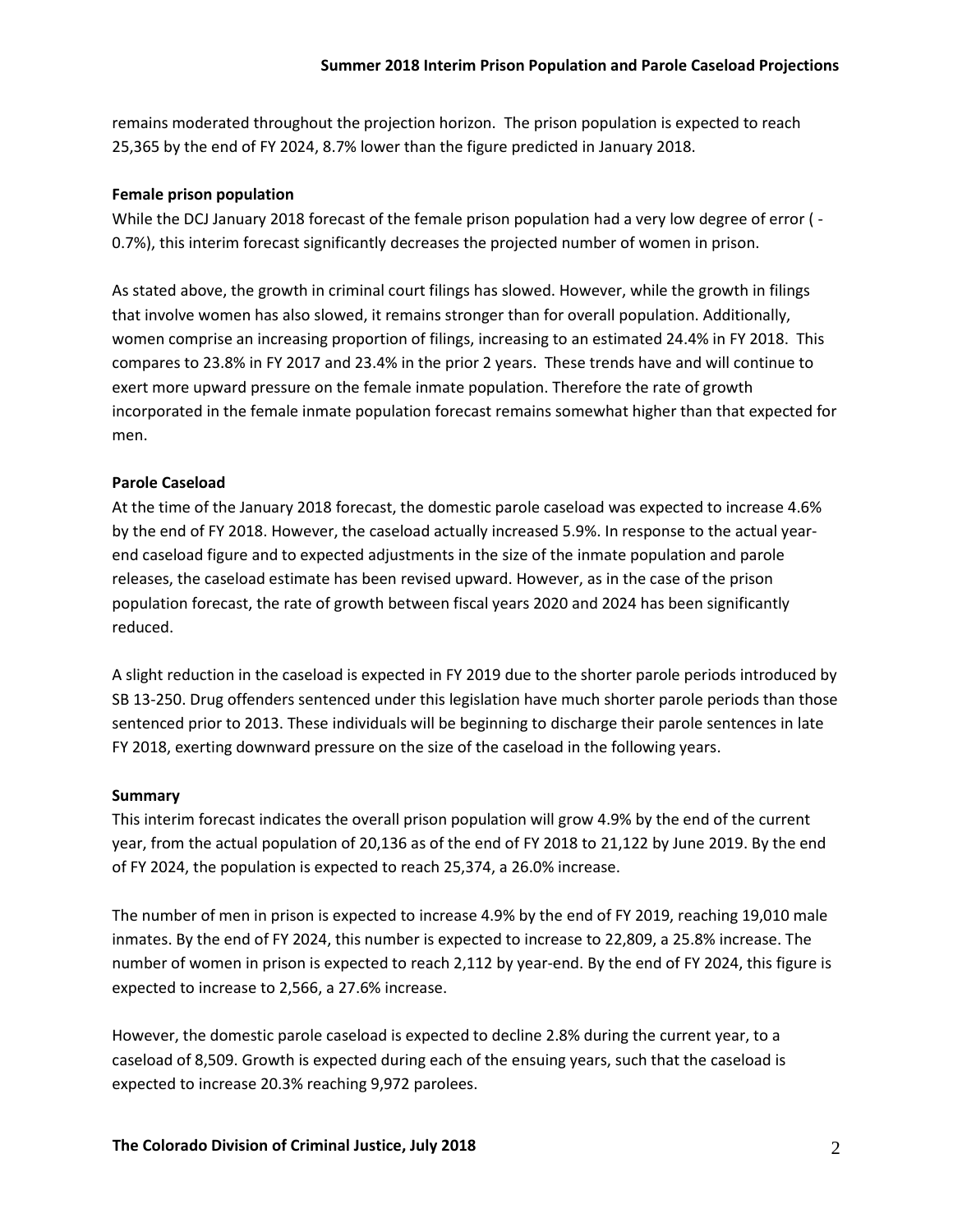The DCJ Summer 2018 interim prison population projections are presented below in Tables 1 and 2. Figures 1 and 2 provide comparisons of this interim projection to the DCJ January 2018 projection for the total and female inmate populations, respectively.

Updated estimates of annual admissions and releases by type are presented in Tables 3 and 4. The interim domestic parole caseload projection is presented in Table 5, below. A comparison of the DCJ January 2018 parole caseload projection to the interim projection is displayed in Figure 3.

|           | End of        | <b>Total</b> |          | <b>Male</b> |          | Female  |          |
|-----------|---------------|--------------|----------|-------------|----------|---------|----------|
| <b>FY</b> | month:        | population   | % change | inmates     | % change | inmates | % change |
| 2017      | $Jun-17*$     | 20,101       | 0.04%    | 18,108      | $-0.21%$ | 1,993   | 2.47%    |
| 2018      | $Sep-17*$     | 19,803       | $-1.48%$ | 17,909      | $-1.10%$ | 1,894   | $-4.97%$ |
|           | $Dec-17*$     | 19,793       | $-0.05%$ | 17,868      | $-0.23%$ | 1,925   | 1.64%    |
|           | $Mar-18*$     | 19,892       | 0.50%    | 17,914      | 0.26%    | 1,978   | 2.75%    |
|           | $Jun-18*$     | 20,136       | 1.23%    | 18,125      | 1.18%    | 2,011   | 1.67%    |
| 2019      | $Sep-18$      | 20,391       | 1.27%    | 18,354      | 1.26%    | 2,037   | 1.30%    |
|           | Dec-18        | 20,654       | 1.29%    | 18,590      | 1.28%    | 2,064   | 1.31%    |
|           | Mar-19        | 20,910       | 1.24%    | 18,820      | 1.24%    | 2,090   | 1.26%    |
|           | Jun-19        | 21,122       | 1.01%    | 19,010      | 1.01%    | 2,112   | 1.06%    |
| 2020      | $Sep-19$      | 21,339       | 1.03%    | 19,205      | 1.02%    | 2,134   | 1.04%    |
|           | Dec-19        | 21,534       | 0.91%    | 19,376      | 0.89%    | 2,158   | 1.12%    |
|           | Mar-20        | 21,741       | 0.96%    | 19,561      | 0.95%    | 2,179   | 1.01%    |
|           | <b>Jun-20</b> | 21,977       | 1.09%    | 19,773      | 1.08%    | 2,204   | 1.14%    |
| 2021      | $Sep-20$      | 22,205       | 1.04%    | 19,976      | 1.03%    | 2,229   | 1.14%    |
|           | Dec-20        | 22,442       | 1.06%    | 20,186      | 1.05%    | 2,255   | 1.17%    |
|           | Mar-21        | 22,653       | 0.94%    | 20,374      | 0.93%    | 2,279   | 1.04%    |
|           | Jun-21        | 22,866       | 0.94%    | 20,562      | 0.92%    | 2,304   | 1.09%    |
| 2022      | $Sep-21$      | 23,098       | 1.01%    | 20,772      | 1.02%    | 2,326   | 0.96%    |
|           | <b>Dec-21</b> | 23,278       | 0.78%    | 20,934      | 0.78%    | 2,344   | 0.76%    |
|           | Mar-22        | 23,508       | 0.99%    | 21,140      | 0.98%    | 2,367   | 1.01%    |
|           | Jun-22        | 23,751       | 1.04%    | 21,356      | 1.02%    | 2,395   | 1.19%    |
| 2023      | Sep-22        | 23,925       | 0.73%    | 21,513      | 0.74%    | 2,412   | 0.68%    |
|           | Dec-22        | 24,130       | 0.86%    | 21,700      | 0.87%    | 2,430   | 0.76%    |
|           | Mar-23        | 24,325       | 0.81%    | 21,876      | 0.81%    | 2,448   | 0.76%    |
|           | Jun-23        | 24,561       | 0.97%    | 22,088      | 0.97%    | 2,473   | 1.03%    |
| 2024      | $Sep-23$      | 24,743       | 0.74%    | 22,257      | 0.76%    | 2,487   | 0.54%    |
|           | Dec-23        | 24,958       | 0.87%    | 22,443      | 0.84%    | 2,516   | 1.17%    |
|           | Mar-24        | 25,185       | 0.91%    | 22,654      | 0.94%    | 2,531   | 0.61%    |
|           | Jun-24        | 25,365       | 0.71%    | 22,799      | 0.64%    | 2,566   | 1.38%    |

**Table 1. DCJ Summer 2018 Interim Quarterly Prison Population Projections** 

\* Actual data provided by Colorado Department of Corrections Monthly Population and Capacity Reports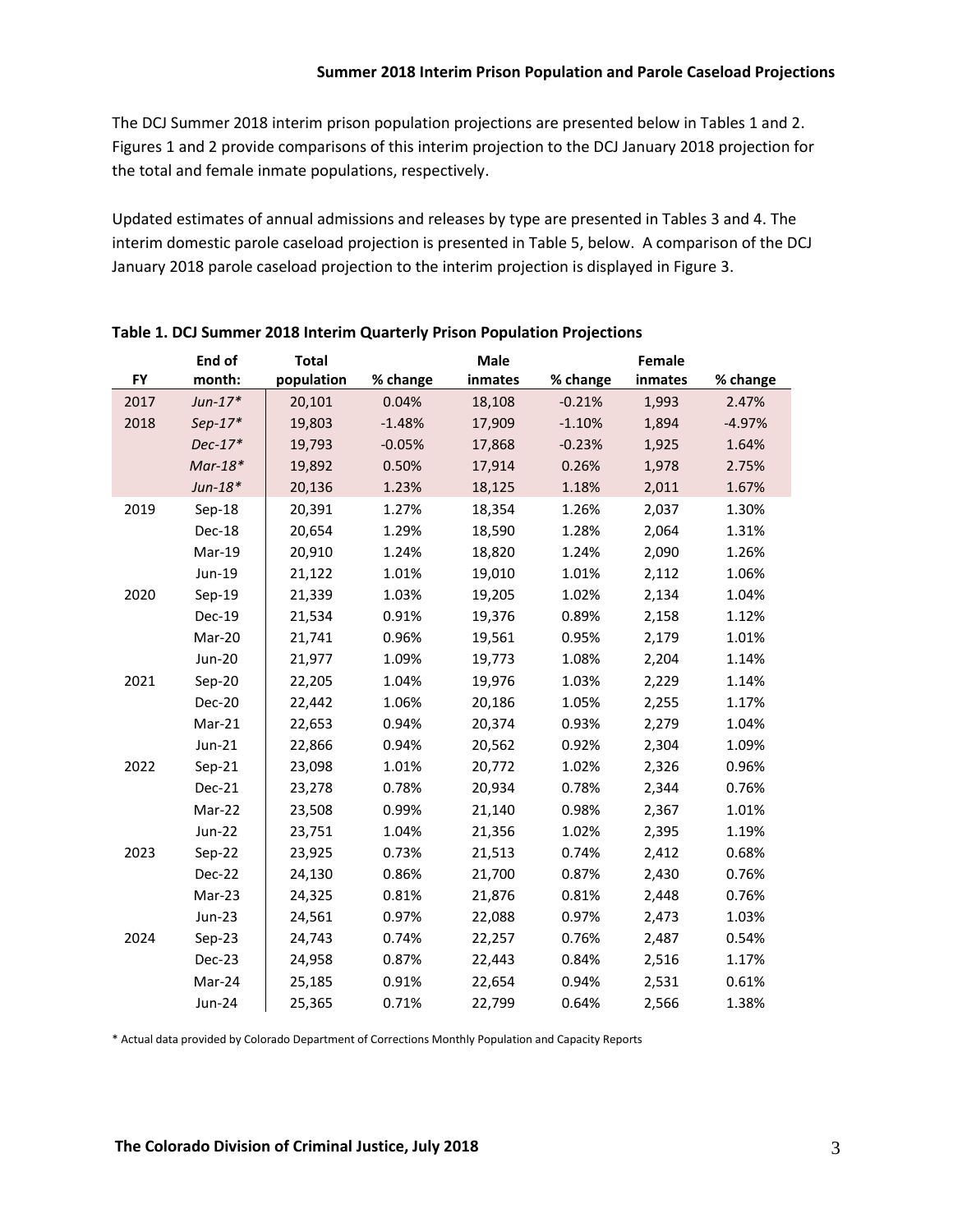|      | Total      |          | <b>Male</b> |          | Female  |          |
|------|------------|----------|-------------|----------|---------|----------|
| FY   | population | % change | inmates     | % change | inmates | % change |
| 2017 | 20,101     | 2.46%    | 18,108      | 1.91%    | 1,993   | 7.67%    |
| 2018 | 20,136     | 0.17%    | 18,125      | 0.09%    | 2,011   | 0.90%    |
| 2019 | 21,122     | 4.90%    | 19,010      | 4.88%    | 2,112   | 5.02%    |
| 2020 | 21,977     | 4.05%    | 19,773      | 4.01%    | 2.204   | 4.37%    |
| 2021 | 22,866     | 4.05%    | 20,562      | 3.99%    | 2,304   | 4.51%    |
| 2022 | 23,751     | 3.87%    | 21,356      | 3.86%    | 2,395   | 3.96%    |
| 2023 | 24,561     | 3.41%    | 22,091      | 3.44%    | 2,471   | 3.17%    |
| 2024 | 25,374     | 3.31%    | 22,809      | 3.25%    | 2,566   | 3.84%    |

**Table 2. DCJ Summer 2018 Interim End of Fiscal Year Prison Population Projections**

\* Actual data provided by Colorado Department of Corrections Monthly Population and Capacity Reports





Sources: Colorado Department of Corrections Monthly Population and Capacity Reports; *Colorado Division of Criminal Justice Correctional Population Forecasts, January 2018.* Colorado Division of Criminal Justice, Denver, Colorado.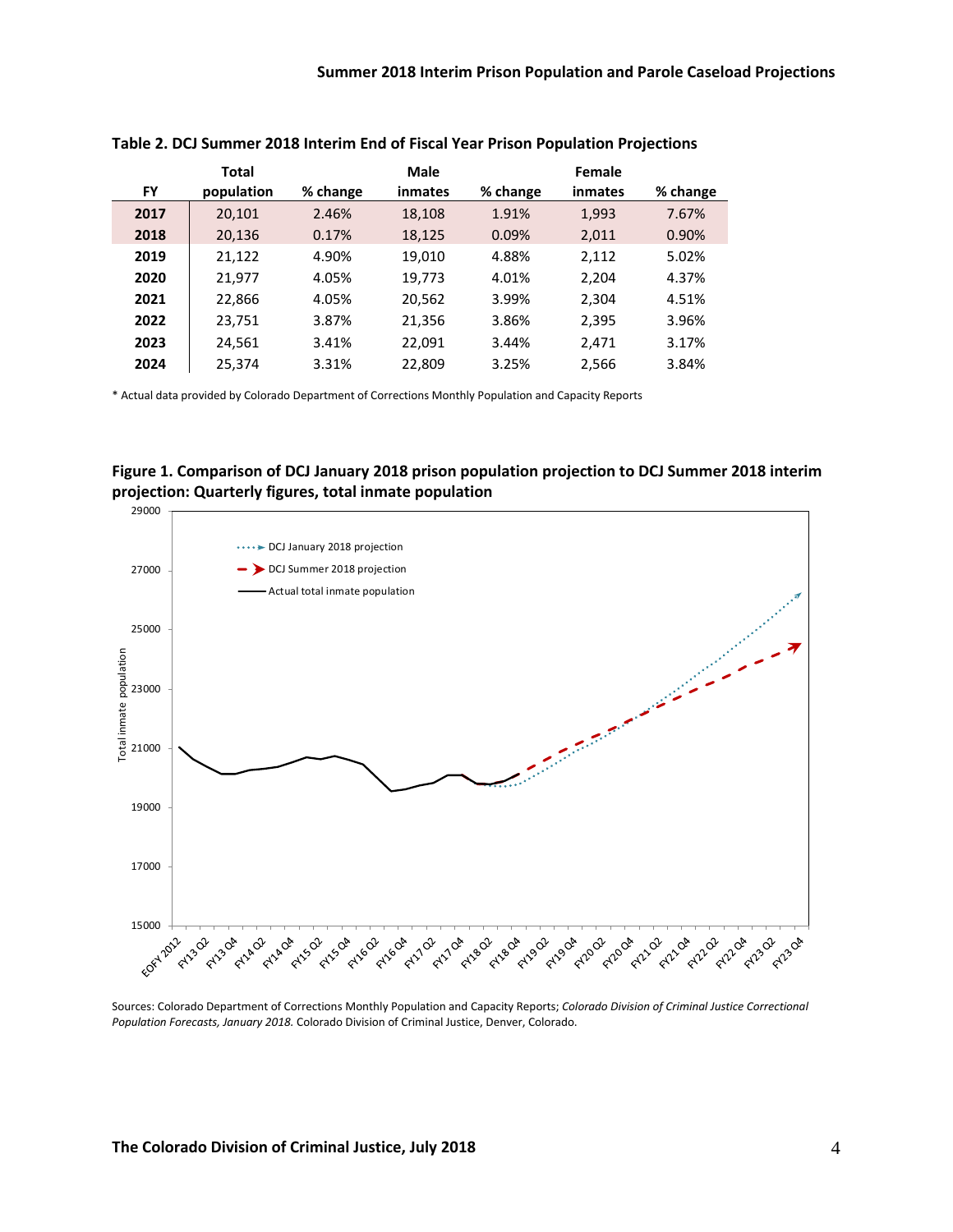



Sources: Colorado Department of Corrections Monthly Population and Capacity Reports; *Colorado Division of Criminal Justice Correctional Population Forecasts, January 2018.* Colorado Division of Criminal Justice, Denver, Colorado.

|            |                  | <b>Technical</b> | Parole       |              |              |
|------------|------------------|------------------|--------------|--------------|--------------|
|            | <b>New court</b> | violation        | returns with |              | <b>Total</b> |
| <b>SFY</b> | commitments      | returns          | a new crime  | <b>Other</b> | admissions   |
| 2017*      | 5,698            | 2,455            | 930          | 66           | 9,149        |
| 2018*      | 6,172            | 2,660            | 1,072        | 68           | 9,972        |
| 2019       | 6,407            | 3,113            | 1,255        | 65           | 10,839       |
| 2020       | 6,644            | 3,017            | 1,206        | 67           | 10,934       |
| 2021       | 6,886            | 3,063            | 1,225        | 70           | 11,244       |
| 2022       | 7,134            | 3,102            | 1,243        | 72           | 11,551       |
| 2023       | 7,387            | 3,198            | 1,275        | 75           | 11,934       |
| 2024       | 7,646            | 3,323            | 1,325        | 77           | 12,371       |
|            |                  |                  |              |              |              |

#### **Table 3. DCJ Summer 2018 Interim Prison Population Projections: Estimated prison admissions by type**

\* Actual data provided by Colorado Department of Corrections Monthly Population and Capacity Reports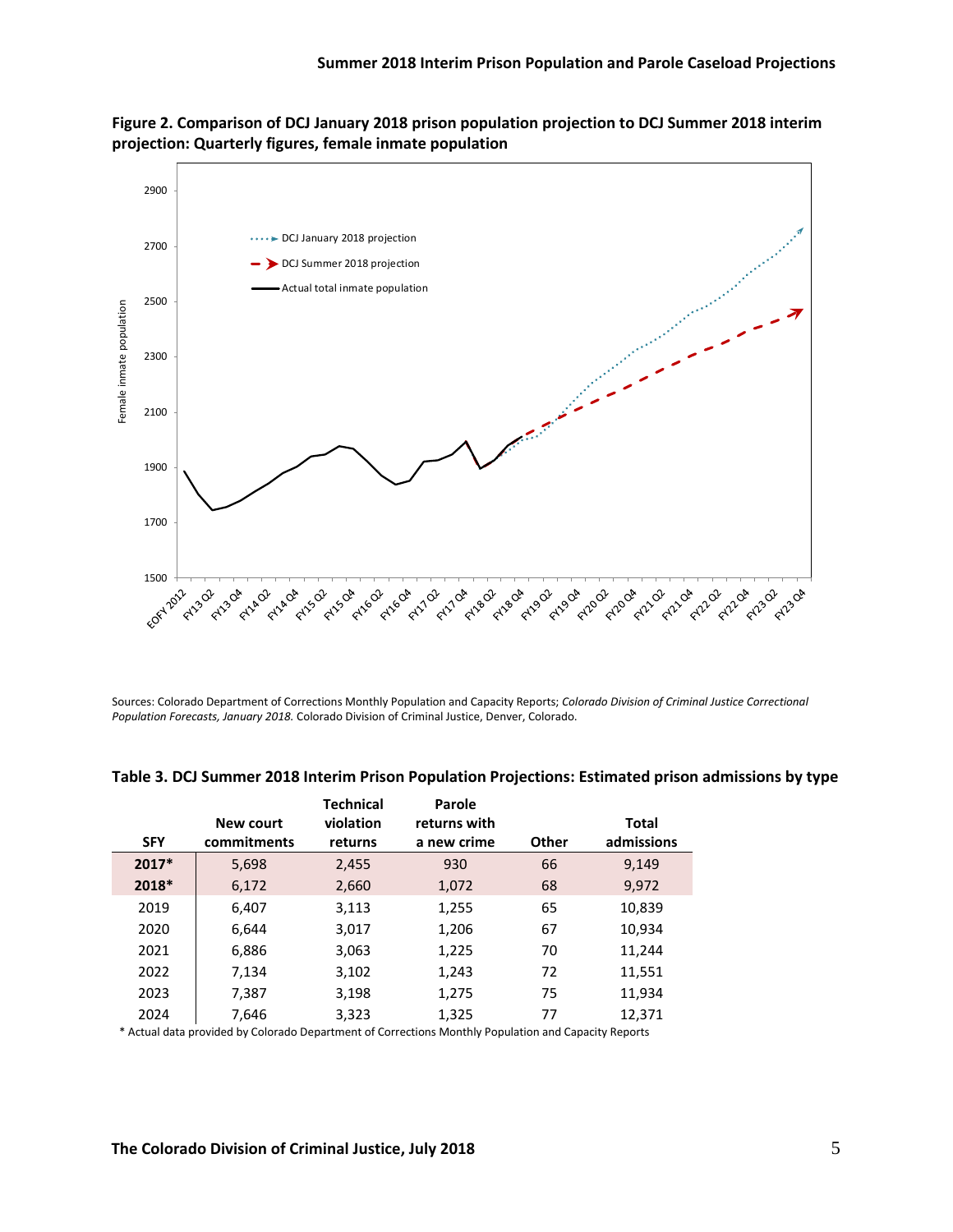|            |                  | Parole releases      |              |                  |       |                 |
|------------|------------------|----------------------|--------------|------------------|-------|-----------------|
|            |                  |                      |              | <b>Sentence</b>  |       | <b>Total</b>    |
| <b>SFY</b> | <b>Mandatory</b> | <b>Discretionary</b> | <b>Total</b> | <b>Discharge</b> | Other | <b>Releases</b> |
| $2017*$    | 4,793            | 2,557                | 7,350        | 1,191            | 146   | 8,687           |
| 2018*      | 5,333            | 3,436                | 8,769        | 1,052            | 123   | 9,944           |
| 2019       | 5,192            | 3,324                | 8,516        | 1,213            | 127   | 9,856           |
| 2020       | 5,299            | 3,399                | 8,697        | 1,255            | 124   | 10,076          |
| 2021       | 5,443            | 3,472                | 8,915        | 1,326            | 119   | 10,360          |
| 2022       | 5,600            | 3,591                | 9,191        | 1,352            | 123   | 10,666          |
| 2023       | 5,836            | 3,766                | 9,602        | 1,392            | 129   | 11,123          |
| 2024       | 6,061            | 3,911                | 9.972        | 1,446            | 134   | 11,552          |

## **Table 4. DCJ Summer 2018 Interim Prison Population Projections: Estimated prison releases by type**

\* Actual data provided by Colorado Department of Corrections Monthly Population and Capacity Reports

|           | <b>Domestic</b> |          |
|-----------|-----------------|----------|
| <b>FY</b> | <b>Caseload</b> | % change |
| 2017*     | 8,268           | $-1.59%$ |
| 2018*     | 8,752           | 5.85%    |
| 2019      | 8,509           | $-2.78%$ |
| 2020      | 8,696           | 2.20%    |
| 2021      | 8,915           | 2.51%    |
| 2022      | 9,191           | 3.10%    |
| 2023      | 9,602           | 4.47%    |
| 2024      | 9.972           | 3.85%    |

\* Actual data provided by Colorado Department of Corrections Monthly Population and Capacity Reports